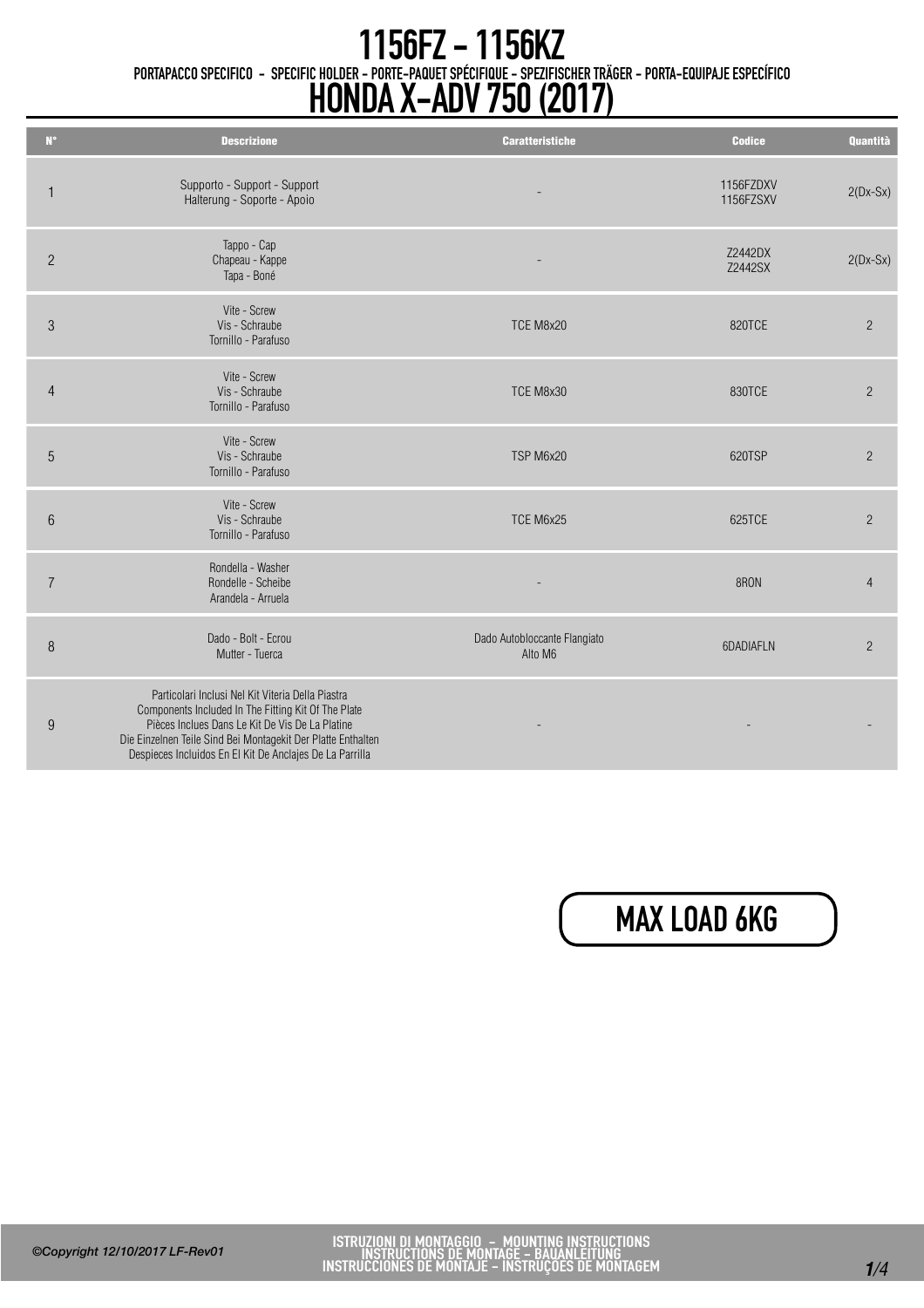PORTAPACCO SPECIFICO - SPECIFIC HOLDER - PORTE-PAQUET SPÉCIFIQUE - SPEZIFISCHER TRÄGER - PORTA-EQUIPAJE ESPECÍFICO 1156FZ - 1156KZ

## HONDA X-ADV 750 (2017)



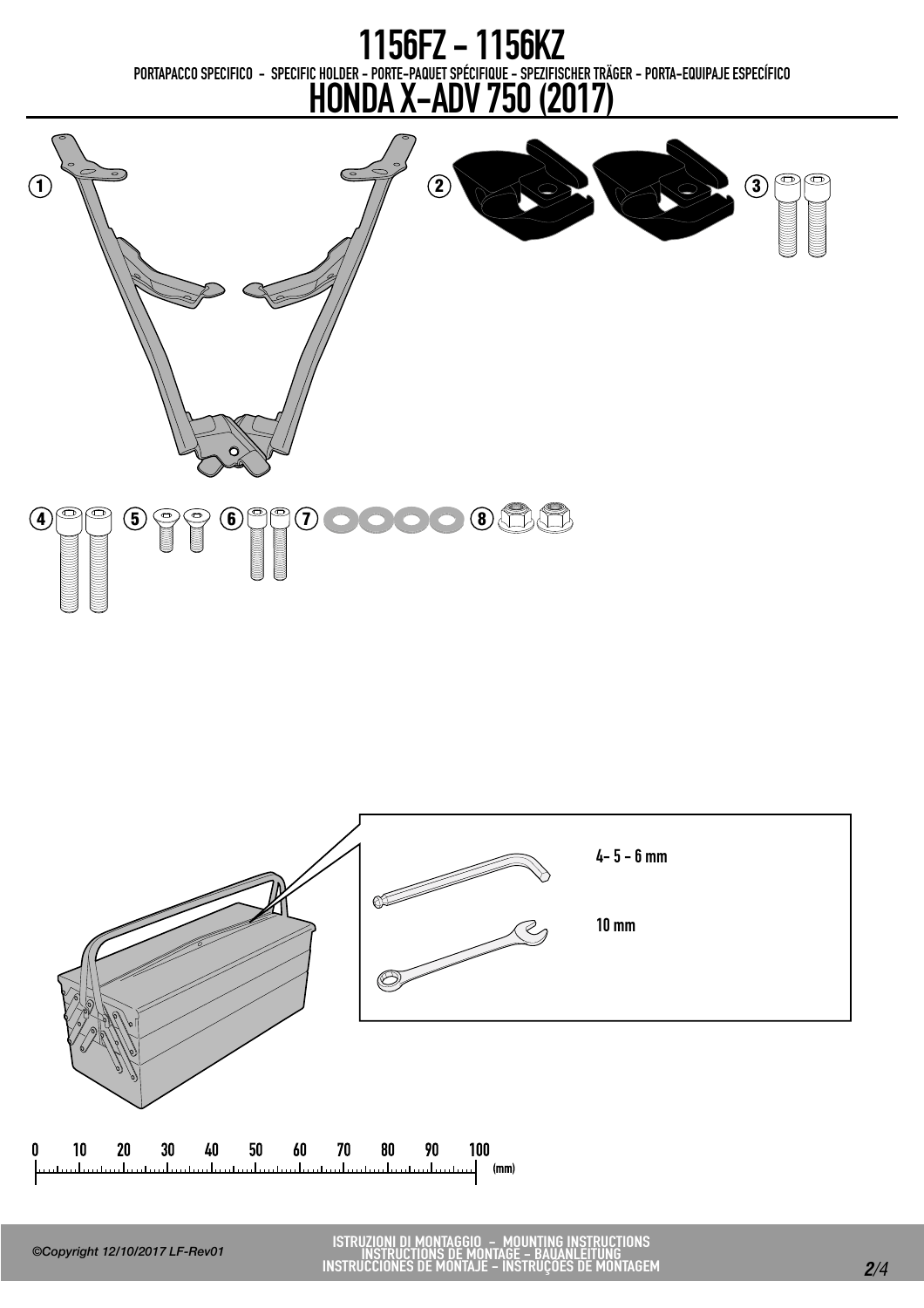